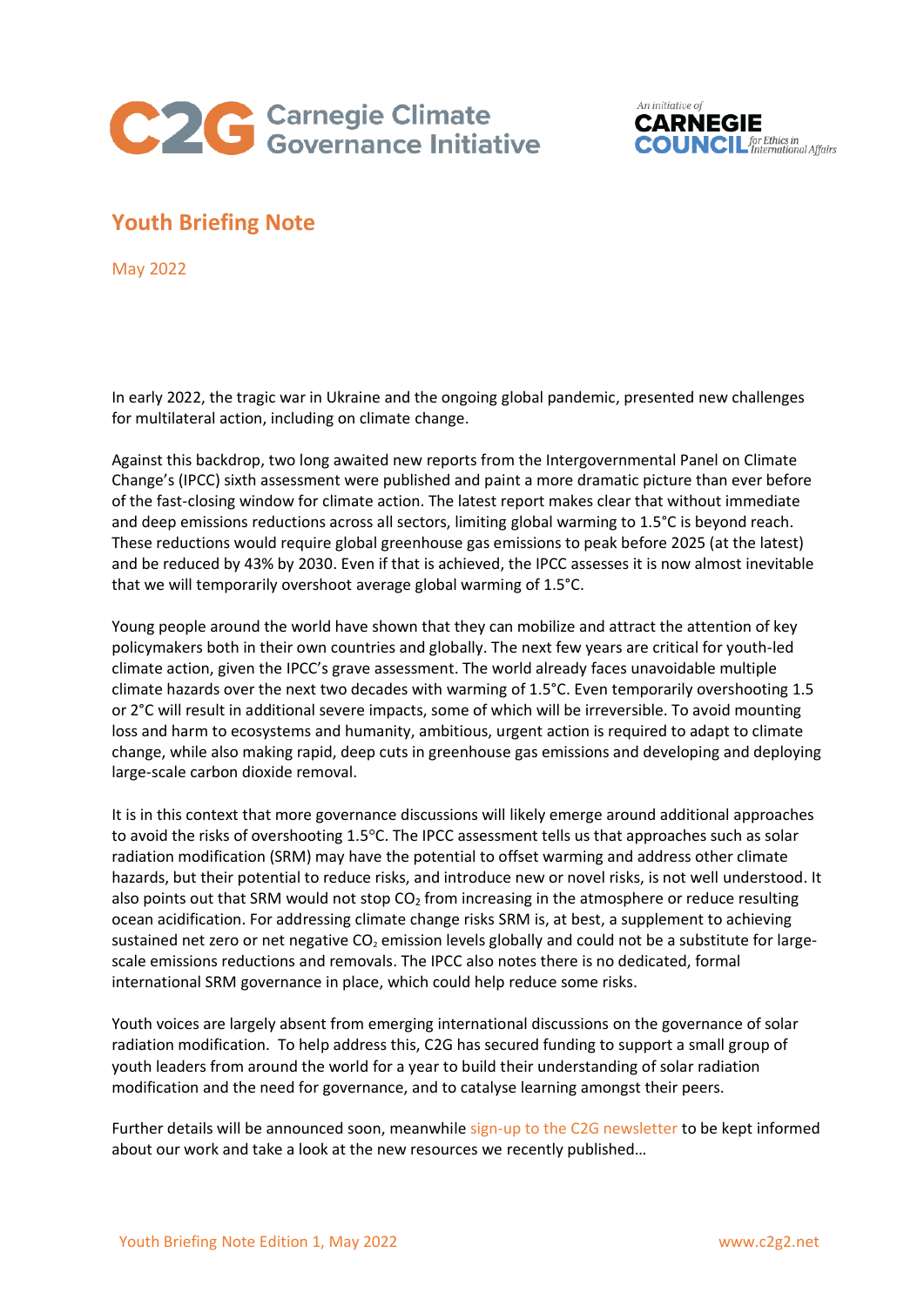# C2C Carnegie Climate



# **Youth voices and related resources**

## **Guest Blogs**

- [Thoughts about my climate future](https://www.c2g2.net/c2gblog-beatrice-coroenne/) Béatrice Coroenne
- [Altering the Climate: Youth and Communicating the Tough Decisions Ahead](https://www.c2g2.net/altering-the-climate-youth-and-communicating-the-tough-decisions-ahead/) Roop Singh
- [Gaming carbon dioxide removal with young climate leaders](https://www.c2g2.net/gaming-carbon-dioxide-removal-with-young-climate-leaders/) Bindu Bhandari and Viktor Jósa
- [Time for the public to talk about geoengineering](https://www.c2g2.net/time-for-the-public-to-talk-about-geoengineering/) Gideon Futerman, Worldward

## **Videos**

- [How can young people get involved in governing climate-altering approaches?](https://www.c2g2.net/c2gtalk-marie-claire-graf/)
- [Carbon Dioxide Removal Concepts and the Way Forward with Young People](https://www.c2g2.net/carbon-dioxide-removal-concepts-and-the-way-forward-with-young-people/)
- [Large-scale CO2 removal: What is it and how can the youth help govern it?](https://www.c2g2.net/large-scale-co2-removal-what-is-it-and-how-can-the-youth-help-govern-it/)

## **Infographics**

• [What do young people think about emerging technologies to tackle climate change?](https://www.c2g2.net/project/infographic-what-do-young-people-think-about-emerging-technologies-to-tackle-climate-change/)

Further youth related resources exploring climate-altering approaches and their governance are available on the C2G website at: [www.c2g2.net/youth/](http://www.c2g2.net/youth/)